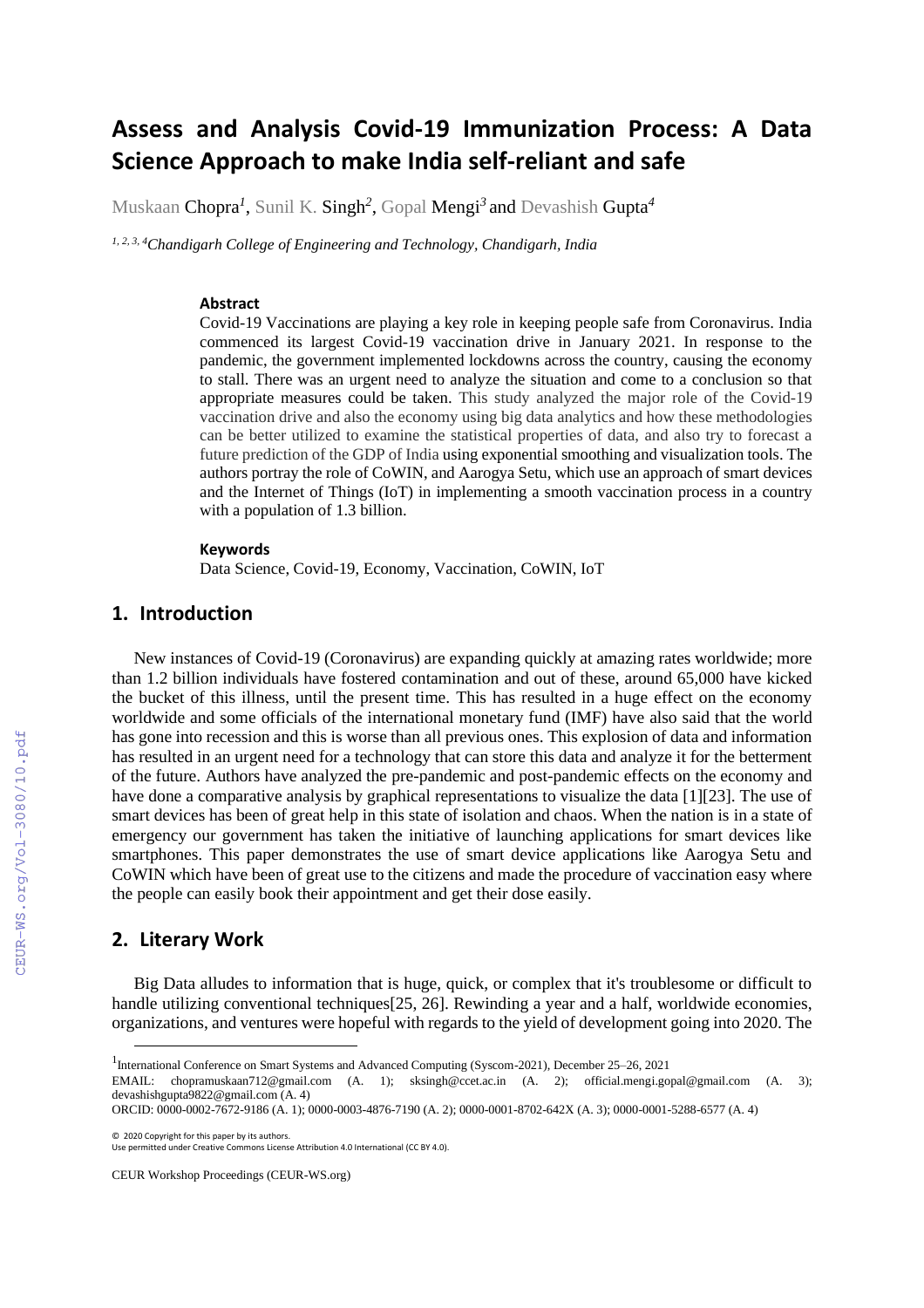World Bank and The Economist cautioned on the compression in worldwide GDP to as low as 5.2%. Since the outbreak of the Covid-19 infection pandemic, investigators and specialists overall compete to extend greater and greater financial difficulties for the worldwide economy. With every day passing, the new figures are showing a gloomier picture than the past one. A decay of the worldwide economy by 1%, when contrasted with the past projection of a 2.5% development, has been gauged by the UN on 2 April 2020. The net effect that is projected is around 3.5%. This lockdown has impacted each Indian area, like the Economy, Retail Sector, Tourism Industry, and so forth [2]. This sparks a discussion about the analysis of the economic effects due to the pandemic and this can be done in a better way by the use of Big Data. India has a huge potential and resource in the manufacturing of vaccines [17]. The Serum Institute of India (SII) is responsible for exporting huge amounts of vaccines to developing nations and many countries rely on India for their vaccine supplies. This accounts for very good software that can handle this amount of data and can make the vaccination drive easy to manage, here come the applications (CoWIN and Arogya Setu) launched by the Indian government for smart devices like smartphones and the two applications which are the mainstream applications for the management of data of millions of people. **Figure 1** shows some technologies and devices which can be used in the field of IoT.

| <b>Technology</b> | <b>Description</b>                                                                                                                     | Pros                                                                                                                                                                                                        | Cons                                                                                  |
|-------------------|----------------------------------------------------------------------------------------------------------------------------------------|-------------------------------------------------------------------------------------------------------------------------------------------------------------------------------------------------------------|---------------------------------------------------------------------------------------|
| Wearables         | An app-enabled technology<br>that is worn on or adheres to<br>the body for receiving and<br>processing data.                           | Consistent surveillance<br>$\bullet$<br>Improving the quality of<br>٠<br>Medicare coverage for<br>patients<br>Hospitals that are safer<br>$\bullet$<br>and more efficient<br>Reducing hospitalizations<br>٠ | • Security and privacy of data<br>Short battery life<br>$\bullet$                     |
| Drones            | Sensors and cameras, GPS, and<br>communication systems<br>installed on an aeroplane that is<br>flown with little or no human<br>input. | Carry out a variety of<br>$\bullet$<br>activities, such as finding,<br>monitoring, and<br>delivering<br>Reach hard-to-access<br>٠                                                                           | Security concern (large<br>$\bullet$<br>unstructured data)<br>Service excellence<br>٠ |
|                   |                                                                                                                                        | locations<br>Reduces worker contacts.<br>$\bullet$<br>such as maintenance                                                                                                                                   | Low connections<br>$\bullet$                                                          |
| <b>Robots</b>     | A programmable machine that,<br>like a live thing, can manage<br>complex behaviours.                                                   | Remote diagnosis and<br>٠<br>therapy reduce<br>interaction                                                                                                                                                  | Bias and privacy concerns<br>٠                                                        |
|                   |                                                                                                                                        | Maintenance such as<br>$\bullet$<br>cleaning and disinfecting<br>Reduce mental health<br>٠<br>problems                                                                                                      |                                                                                       |

**Figure 1**:IoT enabled smart devices during Covid-19

# **3. Role of Big Data and Smart Devices in Covid-19**

Generally, when we talk about "Big Data" we refer to large quantities of unstructured data that fill the data layer of scientific computing applications and the Web [3]. Big data technologies can hold a large amount of information on Covid-19 virus afflicted people. It aids in a thorough grasp of the virus's nature [1]. Clinical decision support, population health management, and illness monitoring are just a few of the roles that big data technology may help with [14]. Scientists are using machine learning to forecast how a virus's proteins will interact with existing or novel treatments in the search for successful pharmaceuticals and vaccines, which now includes the frantic search for a viable Covid-19 vaccine [4][5]. Presently accessible smart gadgets incorporate cell phones, tablets and phablets, shrewd groups, and smartwatches [15]. Most utilized among the smart devices are cell phones [6]. Smart devices and IoT [18] are of great help in this time of pandemic as social isolation was a big problem in the running of the country and finances smoothly and connectivity was a huge issue, smart devices came here as a savior as they solved the problem of connectivity for good [7][16]. The government launched smartphone applications for the better management of the vaccination drive data [8]. The CoWIN framework is a start to finish arrangement that has utilities for the whole general wellbeing framework from the public up to the vaccinator level [19]. The framework (Figure 2) takes into consideration the making of clients (administrators, chiefs, immunizations), enrollment of recipients (mass transfer and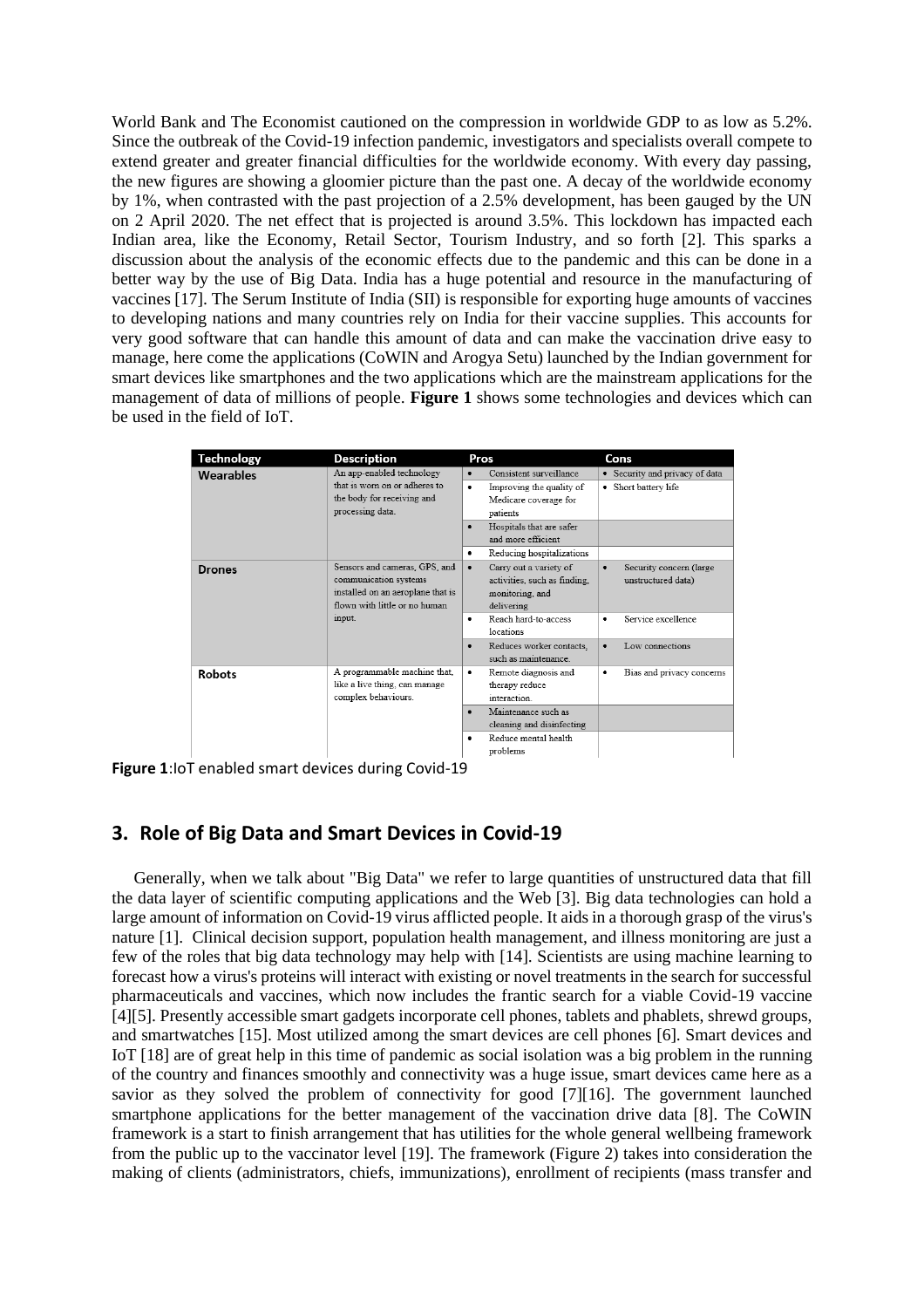individual enlistment), offices/arranging unit, and meeting destinations followed by arranging and booking meetings and execution of the inoculation cycle [20][22].



**Figure 2**: Flowchart of CoWIN System

#### **4. Comparative Analysis**

The world economy has been severely impacted by the Covid-19 pandemic. In the early weeks of 2020, the epidemic struck a frail global economy for the first time. The economy has come to a standstill [9]. To make the most of Big Data in economics, new analytic approaches are required [10]. In this paper, we have utilized Big Data to dissect the impact of the Covid pandemic to investigate the economy and GDP development of India, how the import-product of vaccines was of help in supporting the Indian economy [11][21].

### **4.1. Based on the economy and GDP growth**

Since the time of the break of Covid-19, the countrywide closure has carried a quick finish to practically all financial exercises [12]. India's development tumbled to 3.1 percent in the final quarter of the monetary year 2020, as indicated by the Ministry of Statistics. The pandemic has unfavorably impacted the assessed GDP of the monetary year 2021 [13][24]. Figure 3 is a graphical representation of the GDP growth percentage and the annual change.



**Figure 3**: Analysis of the growth percentage of GDP and Annual Change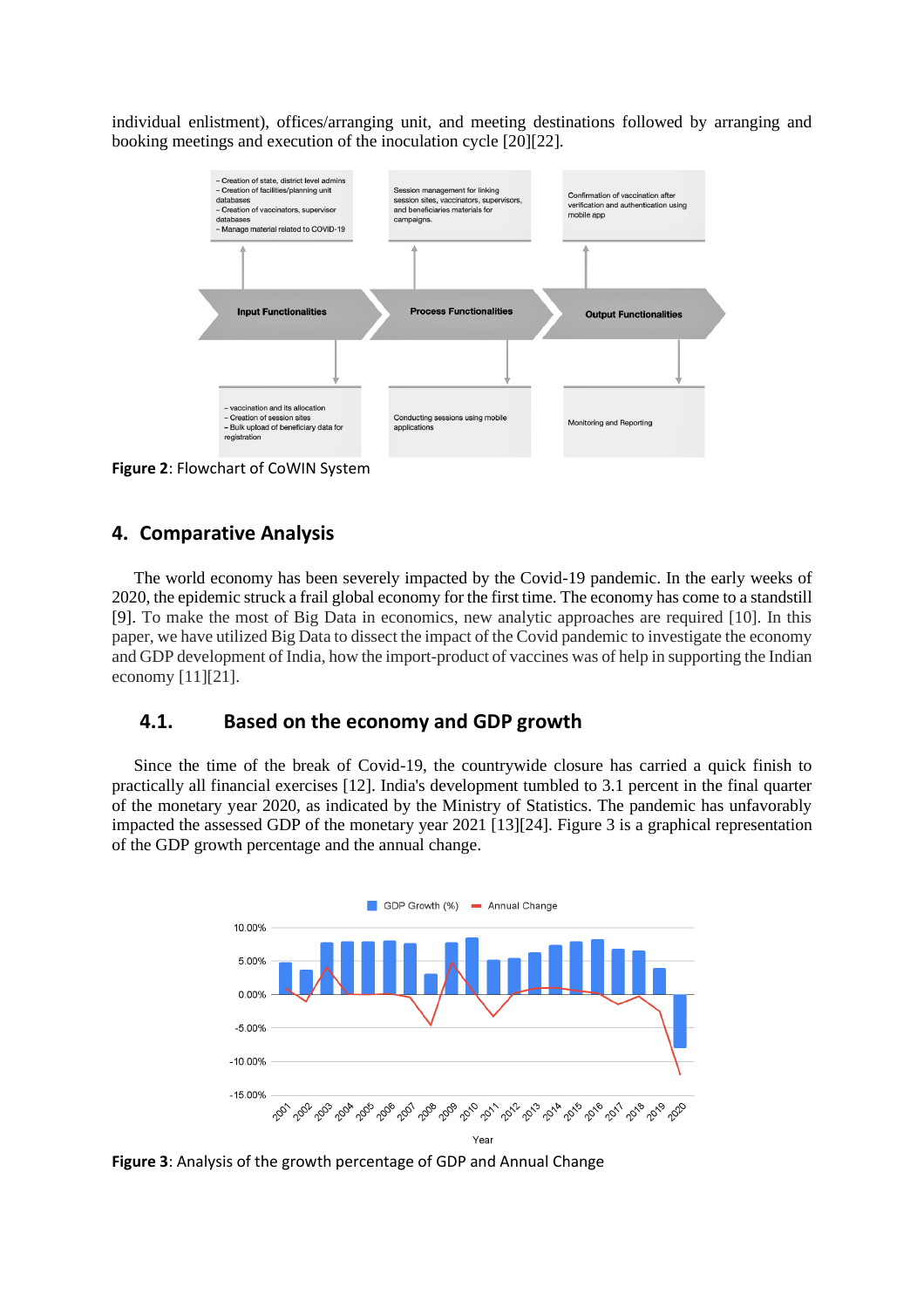Before very long, a significant variable affecting the GDP is the number of cases, recuperation rates, and the speed at which immunization will be finished. Given the current circumstances, India's GDP is predicted to rebound quickly, and as per the forecasts as displayed in Figure 4.



**Figure 4**: India's GDP Forecast up to 2030

## **4.2. Effects of Vaccines on Economy**

India is the largest manufacturer of vaccines in the world and during the pandemic. India's scientists discover 2 new vaccines Covaxin and Covishield which were exported to many developing nations including Bangladesh, Myanmar, Brazil, Egypt, Argentina, and this data goes further to 94 big and small countries. India sent out immunizations worth \$3,327 million, with the most elevated in esteem terms (\$879 million) coming in 2019-20. Figure 5 shows that the highest vaccines were exported to Bangladesh with 103 lakh vaccines and the average export was 7 lakhs.



Total Amount of Vaccines Exported (in Lakhs)

**Figure 5:** Vaccines exported by India to other nations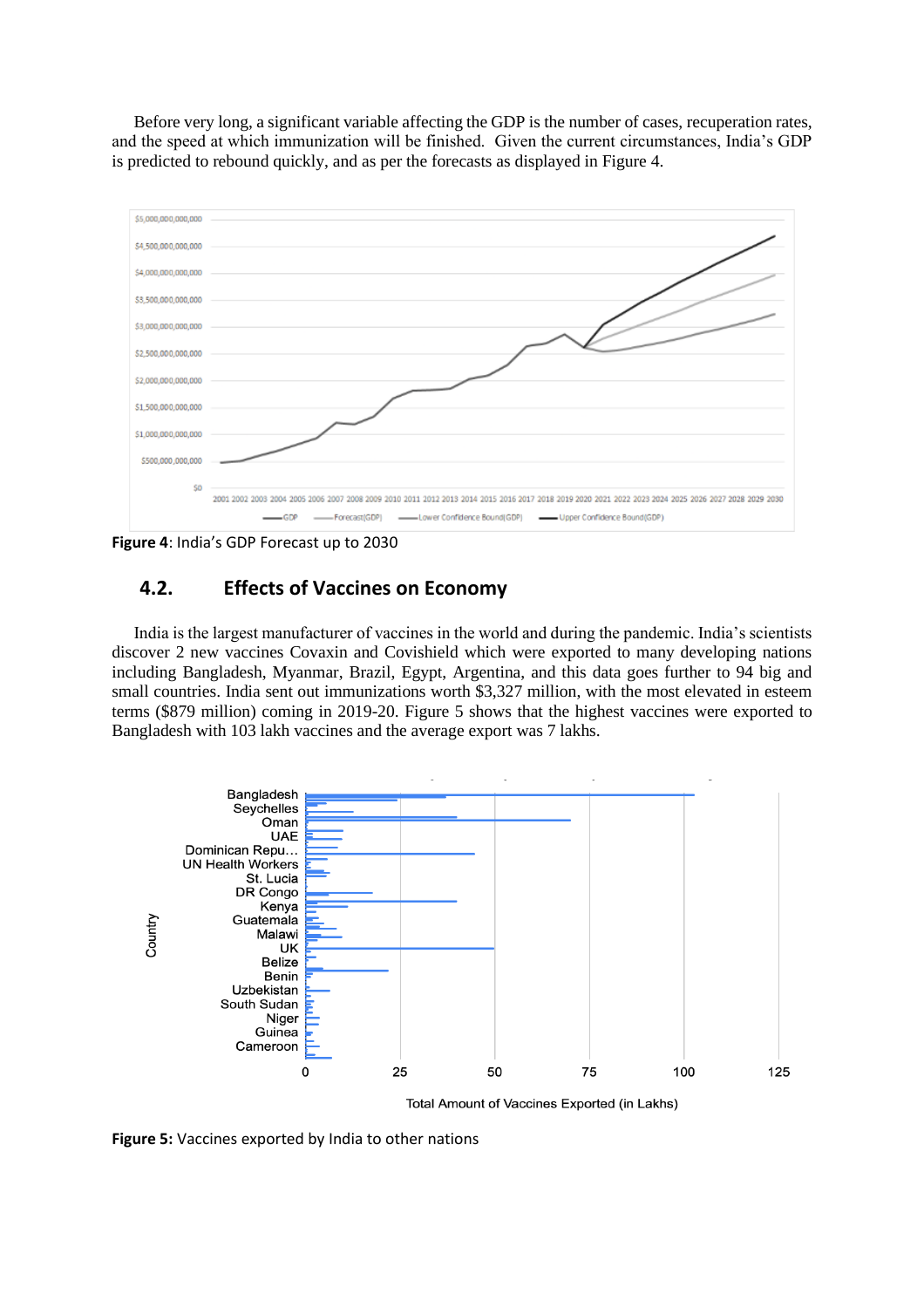#### **5. Conclusion**

Many reports show how the economy is affected by certain factors and the fact that the economy was substantially affected in the time of Covid-19 as there were lockdowns and all economic activities were shut down. The situation was very critical and everyone was in a panic. But the smart devices such as smartphones and tablets were of great use that helped in spreading awareness in this crucial time when people needed the correct information. Big data was used to analyze the situation and how the surge of Covid-19 was impacting the economy whether in a positive way or negative but mostly negative. Smartphone applications like COWIN and Aarogya Setu were of great help and helped manage the data of millions of vaccination drives. We used Big Data to analyze Covid-19's economic impact, but it has a broad range of uses. It can be further used to analyze the territorial effects of Covid-19 and Big Data can be utilized to determine what age group of the population was affected the most so that appropriate measures can be implemented. To conclude further that the economy will take its time to regain momentum but on the brighter side as a developing nation, India was the torchbearer in this time of pandemic and helped many other nations to overcome it as well.

## **6. References**

- [1] Haleem, A., Javaid, M., Khan, I. H., & Vaishya, R. (2020). Significant Applications of Big Data in COVID-19 Pandemic. *Indian journal of orthopaedics*, *54*(4), 1–3. Advance online publication. [https://doi.org/10.1007/s43465-020-00129-z.](https://doi.org/10.1007/s43465-020-00129-z)
- [2] Barbate, V., Gade, R. N., & Raibagkar, S. S. (2021). COVID-19 and Its Impact on the Indian Economy. Vision, 25(1), 23–35. [https://doi.org/10.1177/0972262921989126.](https://doi.org/10.1177/0972262921989126)
- [3] Cuzzocrea, A., Saccà, D., & Ullman, J. D. (2013). Big data: A research agenda. In *Proceedings of the 17th International Database Engineering & Applications Symposium* (pp. 198–203). New York: ACM. [https://doi.org/10.1145/2513591.2527071.](https://doi.org/10.1145/2513591.2527071)
- [4] Wu, J., Wang, J., Nicholas, S., Maitland, E., & Fan, Q. (2020). Application of Big Data Technology for COVID-19 Prevention and Control in China: Lessons and Recommendations. *Journal of medical Internet research*, *22*(10), e21980.<https://doi.org/10.2196/21980>
- [5] Chopra, M., Singh, S. K., Aggarwal, K., & Gupta, A. (2022). Predicting Catastrophic Events Using Machine Learning Models for Natural Language Processing. In B. Gupta, D. Peraković, A. Abd El-Latif, & D. Gupta (Ed.), Data Mining Approaches for Big Data and Sentiment Analysis in Social Media (pp. 223-243). IGI Global. http://doi:10.4018/978-1-7998-8413- 2.ch010
- [6] Ichhpujani P., Thakur S. (2018) What Is a "Smart" Device?. In: Smart Resources in Ophthalmology. Current Practices in Ophthalmology. Springer, Singapore. [https://doi.org/10.1007/978-981-13-0140-7\\_1.](https://doi.org/10.1007/978-981-13-0140-7_1)
- [7] [Krishna Kumar](https://www.ncbi.nlm.nih.gov/pubmed/?term=Kumar%20K%5BAuthor%5D) Department of Hydro & Renewable Energy, IIT, Roorkee, Uttarakhand, India [Narendra Kumar](https://www.ncbi.nlm.nih.gov/pubmed/?term=Kumar%20N%5BAuthor%5D) Department of Information Technology, DIT University, Dehradun, Uttarakhand, India [Rachna Shah](https://www.ncbi.nlm.nih.gov/pubmed/?term=Shah%20R%5BAuthor%5D) National Informatics Centre, Dehradun, Uttarakhand, India - Role of IoT to avoid spreading of COVID-19 - DOI - 10.1016/j.iiin.2020.05.002.
- [8] Gupta A., Bansal A., Mamgain K., Gupta A. (2022) An Exploratory Analysis on the Unfold of Fake News During COVID-19 Pandemic. In: Somani A.K., Mundra A., Doss R., Bhattacharya S. (eds) Smart Systems: Innovations in Computing. Smart Innovation, Systems and Technologies, vol 235. Springer, Singapore. [https://doi.org/10.1007/978-981-16-2877-1\\_24](https://doi.org/10.1007/978-981-16-2877-1_24)
- [9] Ramakumar, R., & Kanitkar, T. (2021). IMPACT OF COVID-19 PANDEMIC ON THE INDIAN ECONOMY: A CRITICAL ANALYSIS. *Investigación Económica*, *80*(315), 3–32. DOI - [https://doi.org/10.22201/fe.01851667p.2021.315.76845.](https://doi.org/10.22201/fe.01851667p.2021.315.76845)
- [10]Harding, M., Hersh, J. Big Data in economics. IZA World of Labor 2018: 451 doi: 10.15185/izawol.451
- [11][Ali, Imran. \(2021\). A STUDY ON IMPACT OF COVID-19 ON INDIAN ECONOMY.](https://www.irjmets.com/uploadedfiles/paper/volume2/issue_7_july_2020/2005/1628083069.pdf)